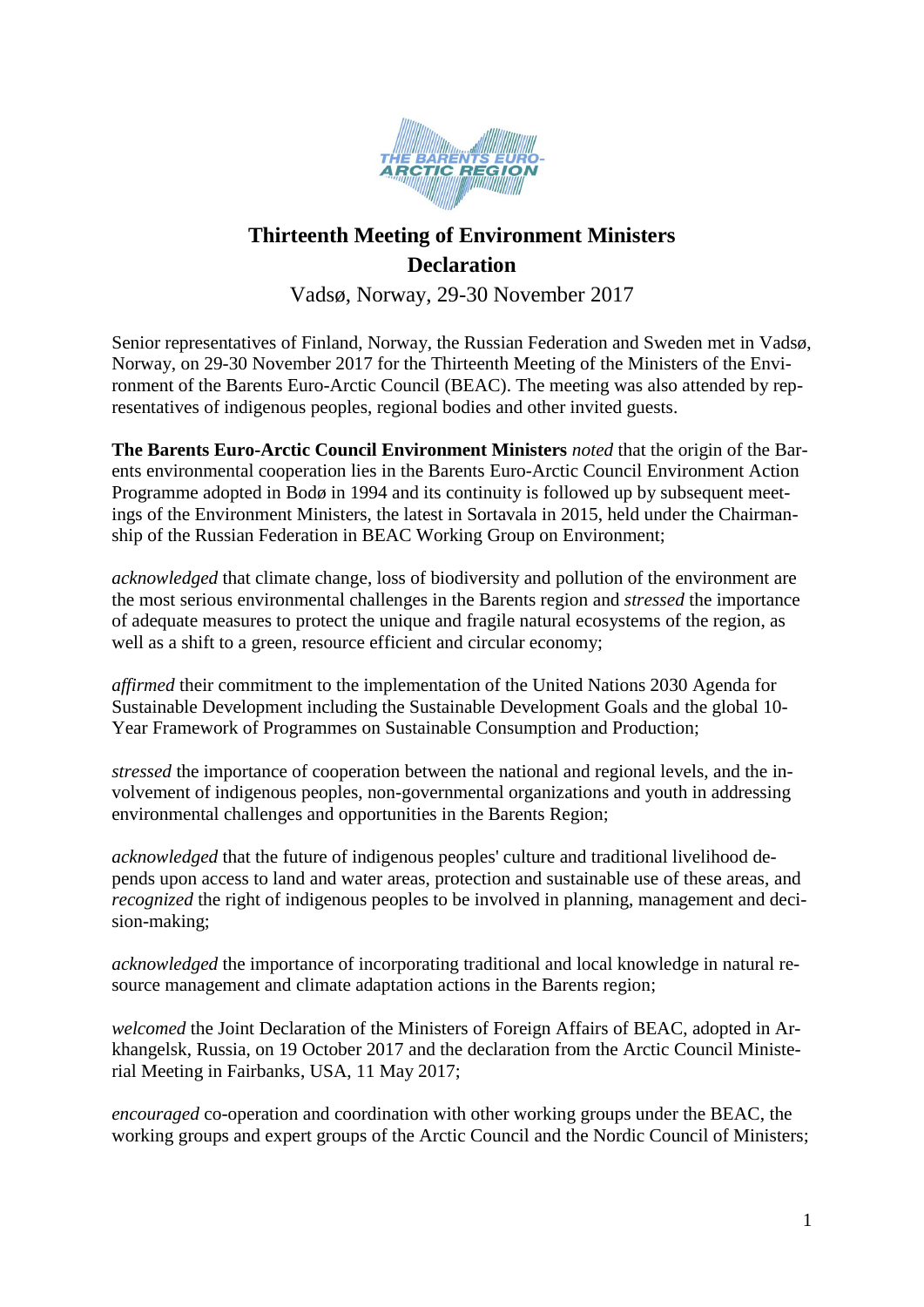*expressed appreciation* of the financial support for the Barents environmental cooperation from the Nordic Environment Finance Corporation (NEFCO), the Nordic Council of Ministers, and the Cross-Border Cooperation Programmes of the European Neighbourhood Instrument (ENI) and the INTERREG programme, and *welcomed* the results of the Northern Dimension Environmental Partnership (NDEP) projects in the Barents Region.

# **CLIMATE CHANGE**

## **The Environment Ministers**

*affirmed* their commitment to the implementation of the Paris Agreement, and to contribute to holding the increase in global average temperature to well below 2 degrees Celsius and to pursue efforts to limit the temperature increase to 1,5 degrees Celsius above pre-industrial levels;

*noted with concern* that the Barents Region is warming at more than twice the rate of the global average and *emphasized* that these changes will have severe impacts on the ecosystems, societies and communities, including on the livelihood of indigenous peoples;

*highlighted* the possibilities to mitigate climate change and human health hazards by reducing emissions of greenhouse gases and short-lived climate pollutants, such as methane and black carbon, in the Arctic and Barents Regions, and *welcomed* the collective black carbon emission reduction goal and recommendations on methane and black carbon reductions of the Arctic Council;

*acknowledged* that adaptation to already occurring climate change requires co-operation at national, regional and local levels;

*welcomed* the study "Barents 2050", *stressed* the need for ambitious mitigation action and the possibilities to combine this with economic development that spurs investment, innovation and creates competitive jobs, and *encouraged* follow-up of the study by BEAC and all relevant working groups;

*adopted* the revised Action Plan on Climate Change for the Barents Cooperation and *underlined* the importance of the implementation of this plan by the BEAC Working Groups under the active guidance of the Committee of Senior Officials in close cooperation with the International Barents Secretariat (IBS) and the BEAC Working Group on Environment (WGE);

*urged* the BEAC Working Group on Environment and the Regional Working Group on Environment to further intensify the work towards reduced emissions of greenhouse gases and short lived climate pollutants, improved capacity to adapt and to spread knowledge and awareness on climate change.

# **THE BARENTS ENVIRONMENTAL "HOT SPOTS"**

#### **The Environment Ministers**

*noted* with appreciation the environmental progress in many of the Barents "hot spots" in the last two years and *assented* to the exclusion of the following Barents environmental "hot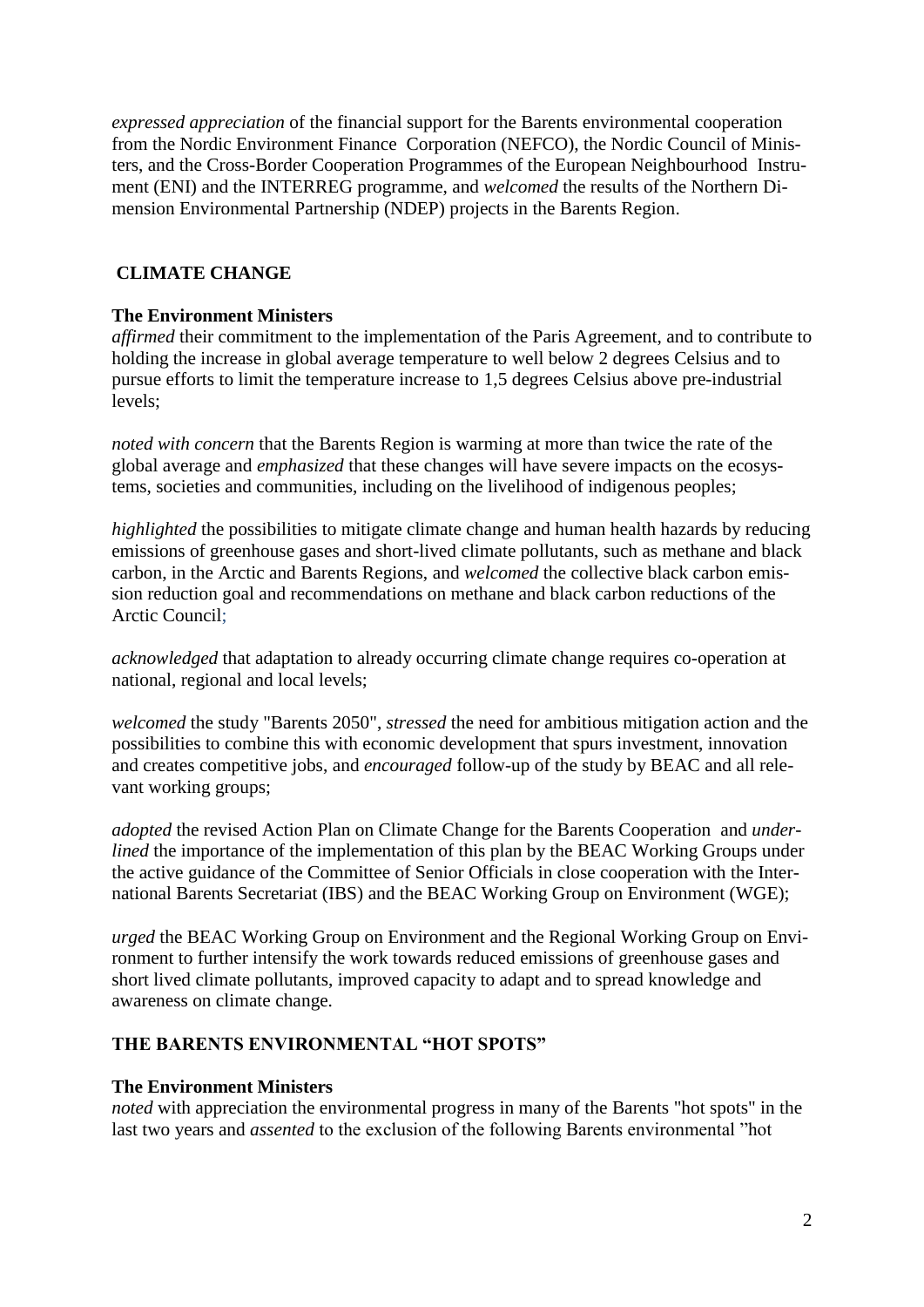spots"; Arkhangelsk Pulp and Paper Mill (A4), Reduction of dust emissions by Vorkuta cement plant (Ko2-1) and Wood waste from timber, pulp and paper industry in the 9 forest districts of the Komi Republic (Ko7);

*welcomed* the results from the efforts in the Komi Republic on the "hot spot" Ko7 to utilize wood waste from the timber industry for energy purposes, contributing to environmental improvements locally and to significant reductions of methane emissions, and *encouraged* that the experiences from this work should be used as a good example in other regions;

*welcomed* the specific exclusion criteria for the "Hot spot" Ko7 and further work to develop exclusion criteria for the remaining hot spots on the Barents Hot Spots list, and *encouraged* the implementation of action plans for environmental improvements in these hot spots;

*acknowledged* the work done to develop and implement support activities that can contribute to exclusion of the environmental "hot spots" and implementation of Best Available Techniques, and *encouraged* to continue this work in close cooperation with enterprises, environmental authorities and the Russian BAT bureau;

*encouraged* to strengthen the cooperation between the Subgroup on Hot Spots Exclusion and the environmental authorities in the Russian regions and to consider revising the hot spot exclusion procedure, taking into account the new Russian legislation on permit granting;

*stressed* the need for further environmental improvements in the remaining "hot spots" on the list, with special emphasis on the need for reduction of pollution in hot spots with cross-border impacts, such as from the nickel production in the Kola Peninsula;

*welcomed* the contribution of NEFCO in the work aimed at "hot spot" exclusion, and *encouraged* implementation of relevant environmental investment projects and support activities.

# **NATURE PROTECTION**

#### **The Environment Ministers**

*affirmed* their commitment to the implementation of the Convention on Biological Diversity and its strategic plan; and *acknowledged* the importance of activities under the Barents environmental cooperation in meeting relevant targets under the Convention;

*underlined* the need to maintain the ecosystems and the services they provide, in order to mitigate climate change and to sustain human health;

*recognized* the importance of appropriately managed protected natural areas, including protection of additional valuable nature areas, in the Barents region, and *welcomed* the results and recommendations from the Barents Protected Areas Network project;

*stressed* the importance of cross-border cooperation on transboundary protected natural areas and parks within the Barents region, such as the Green Belt of Fennoscandia (GBF), and *emphasized* the importance of maintaining and developing connectivity between protected areas and cooperating on awareness raising activities;

*encouraged* further transboundary co-operation and knowledge exchange in mapping, analyzing and developing green infrastructure, including sustainable and traditional land-use forms;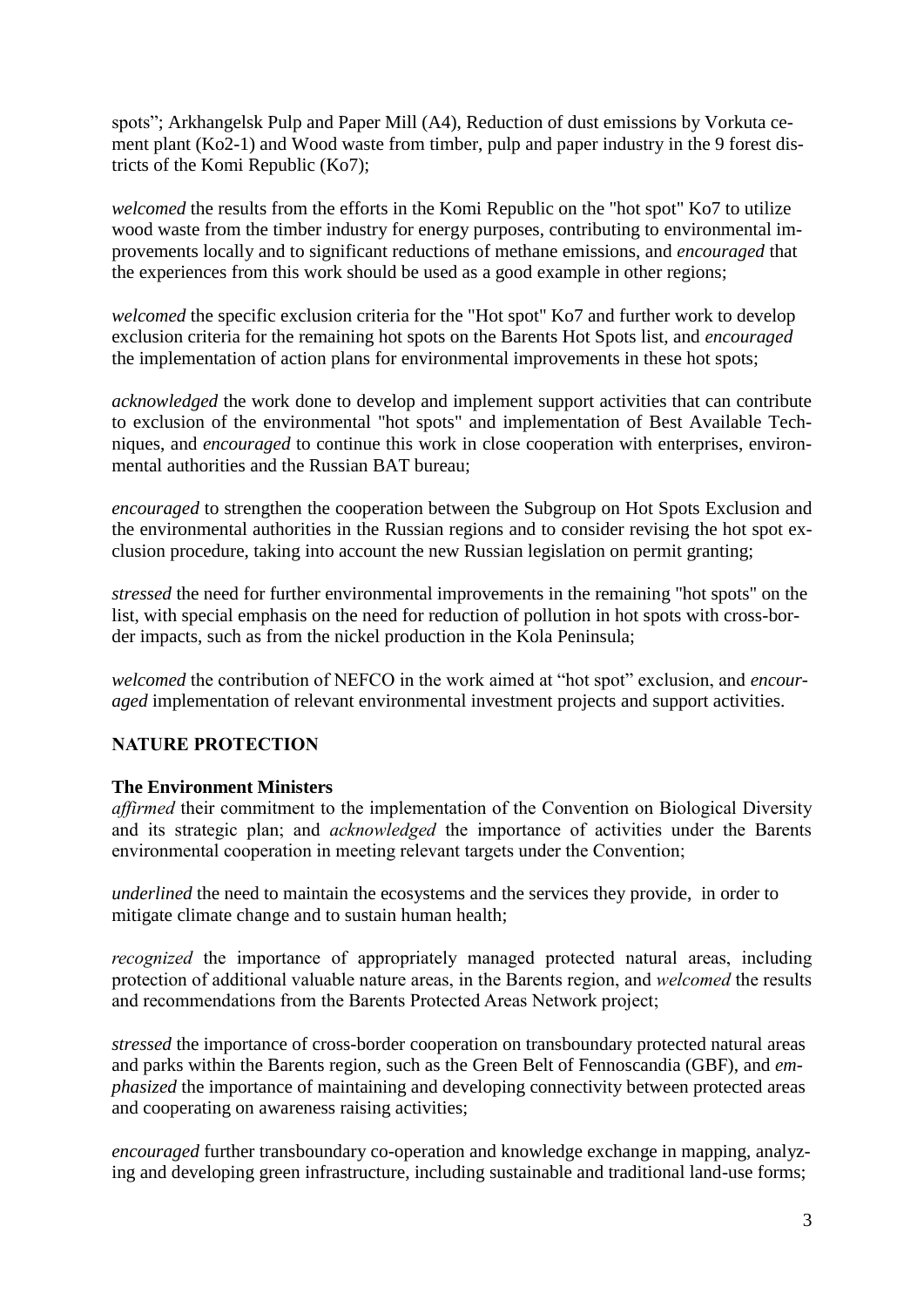*acknowledged* the Strategy for Protection of the Intact Forests in the Barents Region, as an important contribution to preserve the Region's last pristine forests and to meet the Aichi biodiversity targets of the Convention of Biological Diversity, and *called for* its finalisation under the Swedish chairmanship of the WGE, with strong involvement of the relevant Russian authorities;

*stressed* the need to protect the pristine mires and wetlands of the Barents region and of restoring degraded mires and wetlands, and *underlined* the importance of monitoring the palsa mires as indicators of climate change;

*acknowledged* the Habitat Contact Forum (HCF) as an important platform for co-operation on habitat issues in the Barents region, *welcomed* the resolution of the HCF in Oulu in 2017, and *looked forward* to the next HCF meeting in Murmansk in 2019;

*recognized* the impacts of a growing tourism industry and the need to reduce negative impacts of tourism on the Barents nature.

#### **WATER ISSUES**

#### **The Environment Ministers**

*acknowledged* the ongoing work on transboundary waters and *stressed* the importance of continued co-operation on monitoring and management in transboundary river basins, according to international standards and with local participation and involvement;

*underlined* the need to preserve the pristine water ecosystems and to continue restoring degraded water bodies in the Barents region, with a focus on mitigating negative impacts from land use;

*acknowledged* the importance of the wild salmon in the Barents region for aquatic ecosystems and the income and life quality of the inhabitants of the region, and *emphasized* the need for further cooperation on salmon management;

*stressed* the need for improving the quality of drinking water and sewage treatment, especially in those parts of the Barents Region where poor drinking water quality and inadequate sewage treatment is still a major health and environmental problem;

*stressed* that plastic litter and microplastics in marine and freshwater environments are major environmental problems and *encouraged* the WGE to take this issue on the working group's agenda, building on the experiences from, and not duplicating work done in other fora.

# **REGIONAL LEVEL COOPERATION**

#### **The Environment Ministers**

*noted* that the regional environmental cooperation is crucial in solving common environmental challenges in the Barents region;

*encouraged* further measures to promote active participation of regional representatives in WGE activities as well as supported close cooperation between the WGE and the Regional Working Group on Environment;